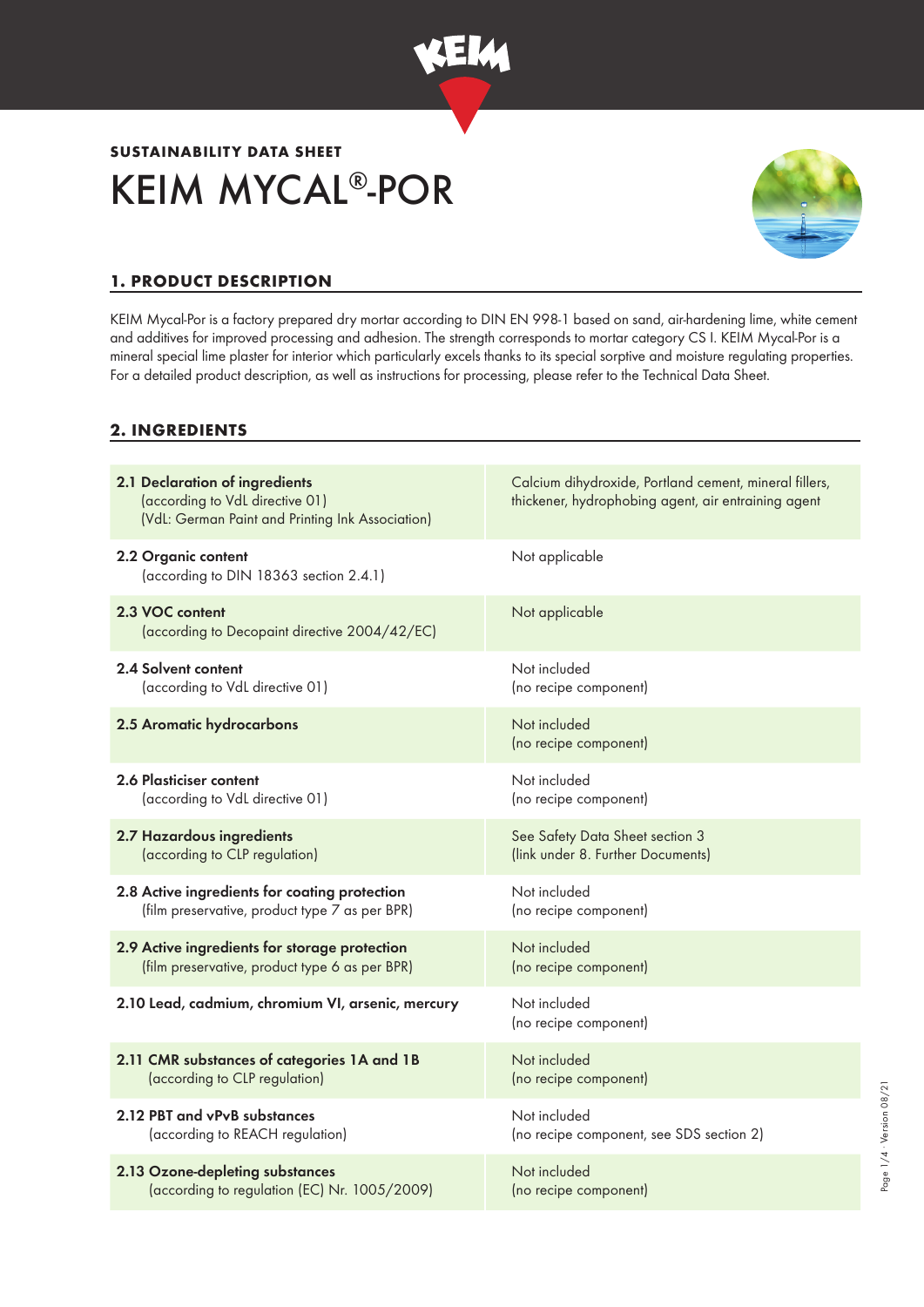| 2.14 Formaldehyde/formaldehyde depot substances<br>(emission test chamber)                                                                          | Not specified                                                         |
|-----------------------------------------------------------------------------------------------------------------------------------------------------|-----------------------------------------------------------------------|
| 2.15 Compliance with the limitation of emissions<br>of the titanium dioxide industry (according to<br>directive 92/112/EEC or directive 2010/75/EU) | Does not contain titanium dioxide                                     |
| 2.16 Halogenated organic compounds                                                                                                                  | See Safety Data Sheet section 12<br>(link under 8. Further Documents) |

# **3. TEST REPORTS / EXPERT REPORTS / CERTIFICATIONS / LOGOS**

| 3.1 Test reports           | On request      |
|----------------------------|-----------------|
| 3.2 Export reports         | On request      |
| 3.3 Product code / GISCODE | ZP <sub>1</sub> |
| 3.4 Certifications / Logos | Not specified   |

# **4. INFORMATION FOR BUILDING CERTIFICATION AS PER DGNB\***

| 4.1 Product group<br>(ENV 1.2)                                             | Coating materials for mineral surfaces outdoors like for<br>example concrete, masonry, mineral mortars and fillers,<br>ETICS, wallpaper (facade wallpaper), gypsum plaster<br>boards etc. |
|----------------------------------------------------------------------------|-------------------------------------------------------------------------------------------------------------------------------------------------------------------------------------------|
| 4.2 VOC content<br>(according to directive 2004/42/EC)                     | Not applicable                                                                                                                                                                            |
| 4.3 Dilutability with water<br>(according to directive 2004/42/EC)         | No                                                                                                                                                                                        |
| 4.4 Product-specific life cycle assessment values<br>(ENV 1.1 and ENV 2.1) | Not specified                                                                                                                                                                             |
| <b>4.5 Quality level</b><br>(ENV 1.2)                                      | Coatings on mainly mineral substrates outdoors:<br>Complies with quality level $4 - \text{VOC} \le 40 \text{ g/l}$<br>according to VdL directive 01                                       |
| 4.6 Product-specific life cycle<br>(ECO 1.1)                               | 30 Years (according to BNB: National rating system<br>for sustainable building)                                                                                                           |
| 4.7 Safety and risks of failure<br>(SOC 1.7)                               | No negative impact, since no halogens contained                                                                                                                                           |
| 4.8 Cleaning instruction<br>(PRO 1.5, PRO 2.2)                             | See Technical Data Sheet<br>(link under 8. Further Documents)                                                                                                                             |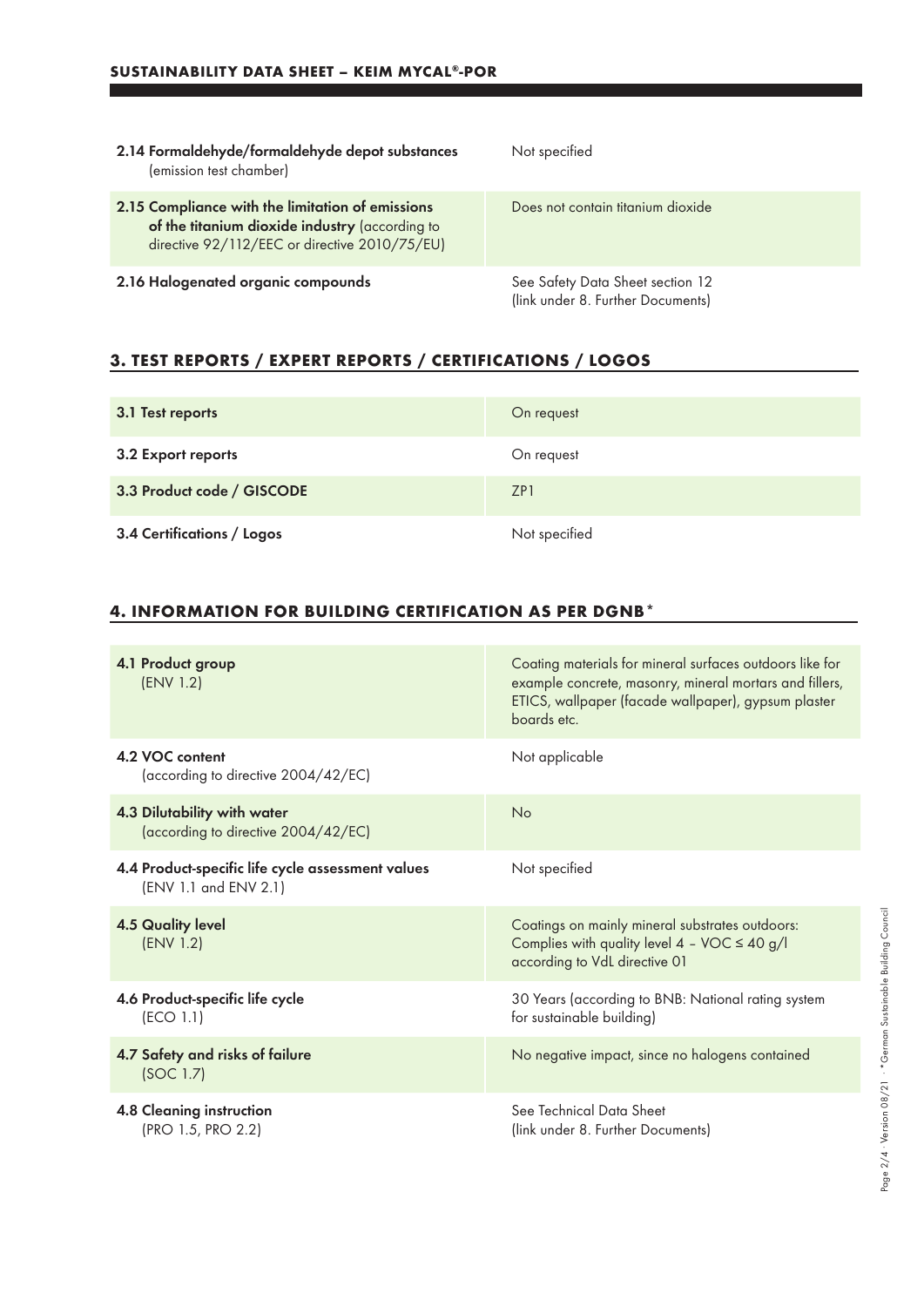## **5. INFORMATION ON SUITABILITY ACCORDING TO LEED 2009**

| 5.1 Product group<br>[EQ4.2]                                                                                | <b>Flat Topcoat</b>                                                                                                                                                                                                                                                                                                                                                                                                                                                                      |
|-------------------------------------------------------------------------------------------------------------|------------------------------------------------------------------------------------------------------------------------------------------------------------------------------------------------------------------------------------------------------------------------------------------------------------------------------------------------------------------------------------------------------------------------------------------------------------------------------------------|
| <b>5.2 VOC</b><br>(as per SCAQMD Rule 1113, Architectural Coatings,<br>rules in effect on February 5, 2016) | Not applicable                                                                                                                                                                                                                                                                                                                                                                                                                                                                           |
| 5.3 VOC limit fulfilled                                                                                     | Not applicable                                                                                                                                                                                                                                                                                                                                                                                                                                                                           |
| 5.4 Recycling rate<br>(from post-consumer sources) (MR4)                                                    | KEIM Mycal-Por can achieve the service life of the<br>building components. KEIM Mycal-Por does not have<br>a real after-use phase. The final disposal is carried out<br>in conjunction with the building components via building<br>rubble. If it is pure building rubble, recycling takes<br>place in accordance with national regulations.<br>Normally, building rubble is crushed and returned to<br>the economic cycle as a substitute for fillers (road<br>construction, concrete). |
| 5.5 Recycling rate<br>(from production-relevant sources) (MR4)                                              | 0%                                                                                                                                                                                                                                                                                                                                                                                                                                                                                       |
| 5.6 Fast renewable raw materials<br>(MR <sub>6</sub> )                                                      | 0%                                                                                                                                                                                                                                                                                                                                                                                                                                                                                       |
| <b>5.7 Regional materials</b><br>(MR <sub>5</sub> )                                                         | Not specified                                                                                                                                                                                                                                                                                                                                                                                                                                                                            |
| 5.8 Production site<br>(MR <sub>5</sub> )                                                                   | Keimfarben GmbH, Keimstraße 16, 86420 Diedorf                                                                                                                                                                                                                                                                                                                                                                                                                                            |

### **6. MANAGEMENT SYSTEMS AND CORPORATE CERTIFICATIONS**

6.1 Quality and environmental management The manufacturing /marketing company is certified

according to:

- DIN EN ISO 9001
- DIN EN ISO 14001
- Energy audit according to DIN EN 16247-1

#### **7. SAFETY INSTRUCTIONS**

7.1 See Safety Data Sheet (link under 8. Further Documents)